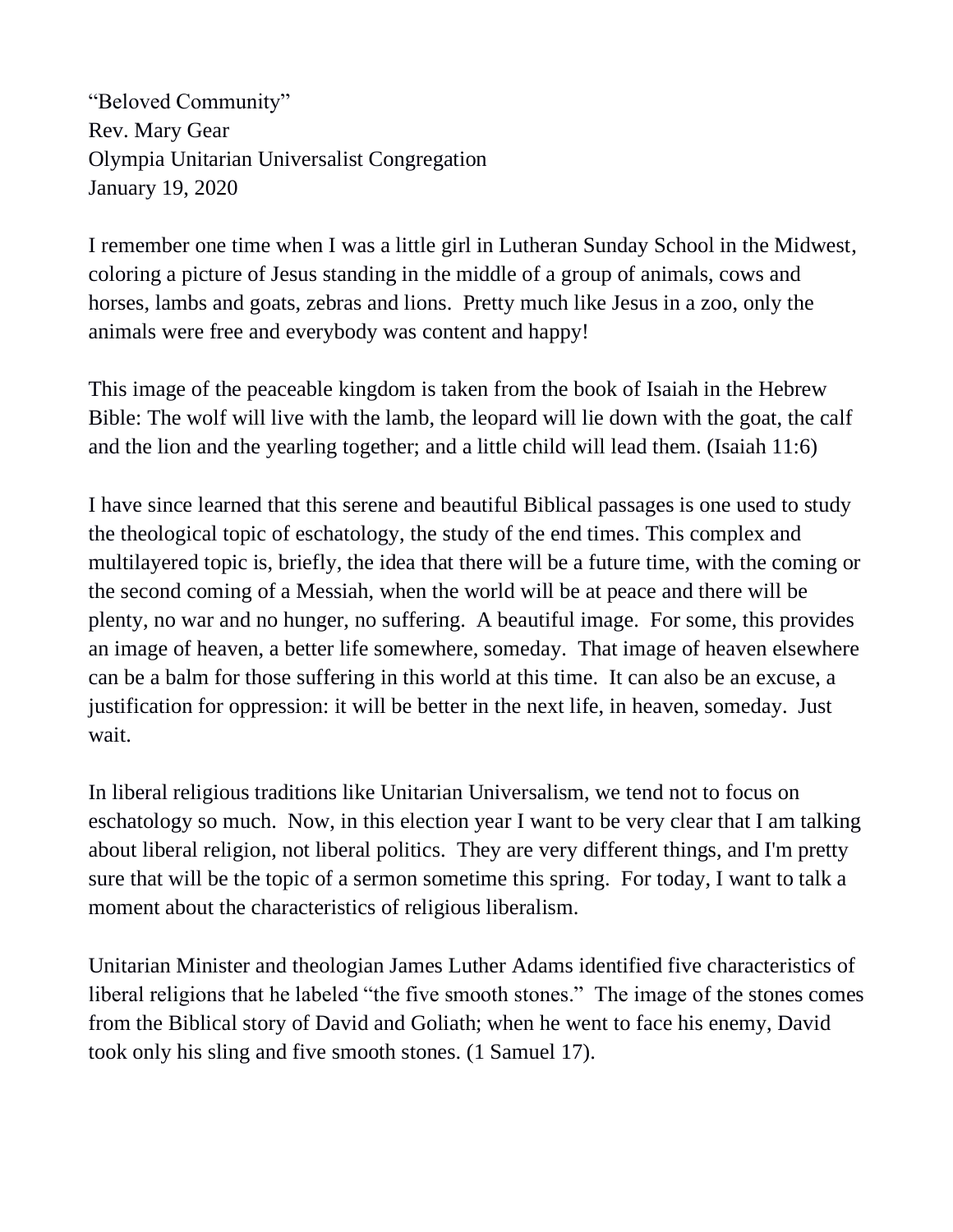One of the five smooth stones of religious liberalism speaks directly to our tendency to turn away from notions of end times. Adams said this:

"Religious liberalism affirms the moral obligation to direct one's effort toward the establishment of a just and loving community. It is **this** which makes the role of the prophet central and indispensable in liberalism."

The smooth stone Adams speaks of here is Justice.

As Unitarian Universalists, we are committed to creating heaven here on Earth, now. Not some distant place at some distant time. Justice. Here. Now.

This weekend, we honor the life and teaching of one of those central and indispensable prophets, The Rev. Dr. Martin Luther King, Jr. Dr. King helped define a liberal Christian tradition that called for the peace that comes from justice in this world. Instead of preaching about the peaceable kingdom that would come someday, he preached about justice, here, now and he called that beloved community.

The term "beloved community" was popularized by Dr. King, but was created by theologian Josiah Royce who helped found the American branch of the Fellowship of Reconciliation in 1915 to oppose the United States entry into war that had broken out in Europe, which would become World War I.

The Fellowship of Reconciliation claims to be the largest and oldest interfaith peace and justice organization in the US, today focusing on peace and demilitarization, especially in the Middle East. Its tenants include the use of nonviolence to resolve conflict and the right of conscience. Dr. King was a member of the Fellowship of Reconciliation and brought these teachings into his civil rights work.

For Dr. King, beloved community was not an unattainable ideal, but a realistic and achievable goal that would come to fruition when a critical mass of people were committed to, trained in, and using nonviolence as a way of life. The King Center says this:

Dr. King's Beloved Community is a global vision in which all people can share in the wealth of the earth. In the Beloved Community, poverty, hunger and homelessness will not be tolerated because international standards of human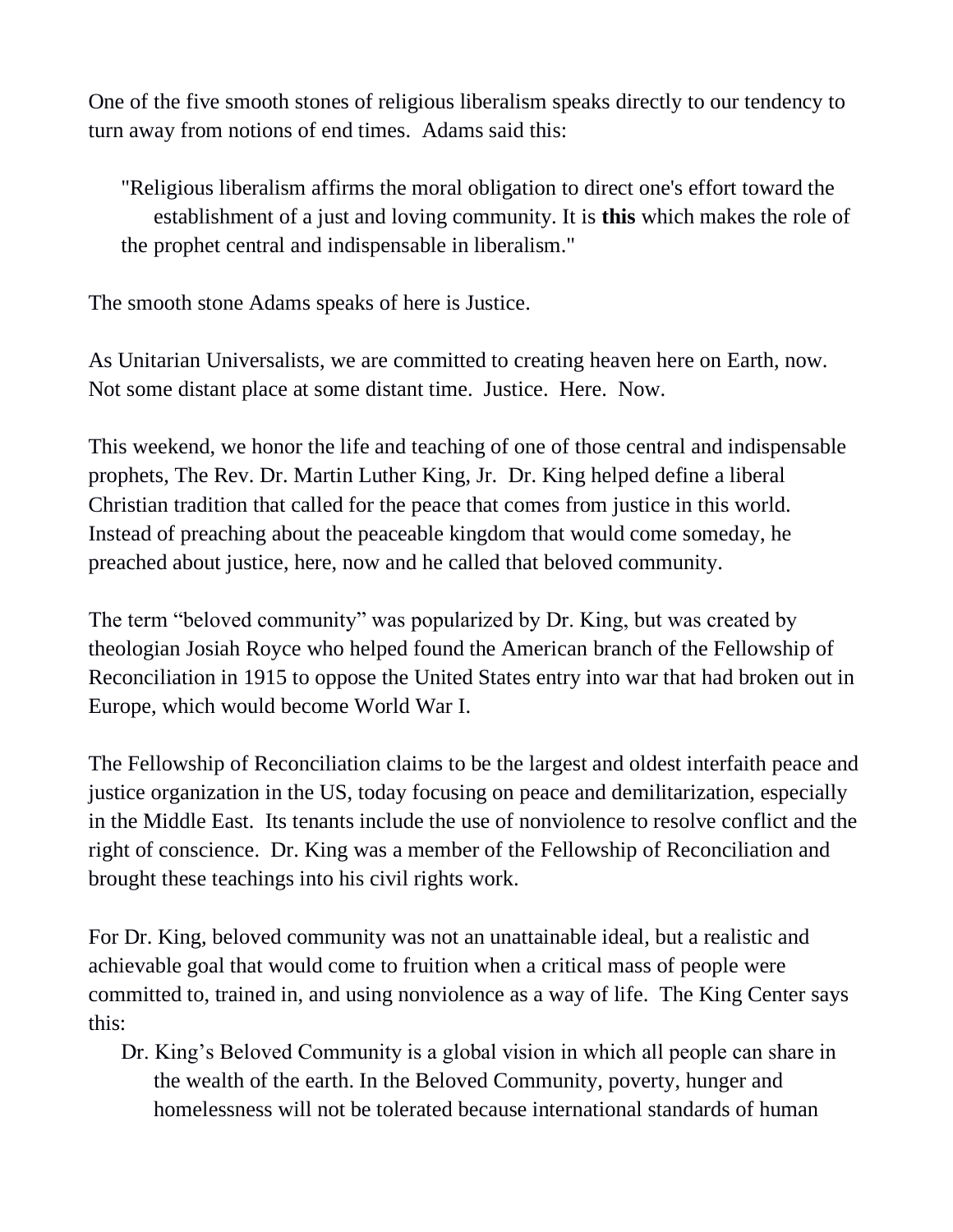decency will not allow it. Racism and all forms of discrimination, bigotry and prejudice will be replaced by an all-inclusive spirit of [unity]. In the Beloved Community, international disputes will be resolved by peaceful conflict-resolution and reconciliation of adversaries, instead of military power. Love and trust will triumph over fear and hatred. Peace with justice will prevail over war and military conflict.

Dr. King not only painted a vision of what could be, but offered the tools to get there: principles of nonviolence and steps for non-violent social change. The principles are things like: nonviolence is a way of life for courageous people, chooses love instead of hate, and seeks to defeat injustice not people. Tools for social change include education, direct action and reconciliation.

It's important to note that Dr. King didn't deny the presence of conflict, in fact he named it as a real part of human existence. Rather, he called us to resolve conflict using nonviolent means. This reminds me of the part in the covenant of this congregation that reads:

*Because we recognize that conflict is normal, we promise to …*speak with each other directly and honestly from a position of respect, kindness and love, recognizing that to do so, there will be times we need to seek counsel from the community.

By our covenant, we also have aspirations for creating beloved community.

So, why is beloved community aspirational and not yet real? Dr. King described three forms of violence that are barriers to beloved community, what he called "the triple evils." They are poverty, racism and militarism.

According to the King Center, poverty is characterized by unemployment, homelessness, slums, hunger, malnutrition, illiteracy, and infant mortality. To this list of ills, I would add income inequality, lack of universal health care, punitive bankruptcy laws, and lack of commitment to a living wage. What makes poverty a violence is not only the impact on people, for that is violent indeed, but the fact that there is enough. There is enough for everyone to have what is needed for life. That we do not choose to create and support systems that ensure the equitable distribution of enough to everyone is a violence to all people and the bonds that connect us.

The second evil of racism shows up as prejudice, apartheid, ethnic conflict, anti-Semitism, sexism, colonialism, homophobia, ageism, discrimination against people with disabilities, and stereotypes. To this list I would add anti-Muslim sentiment, an "us and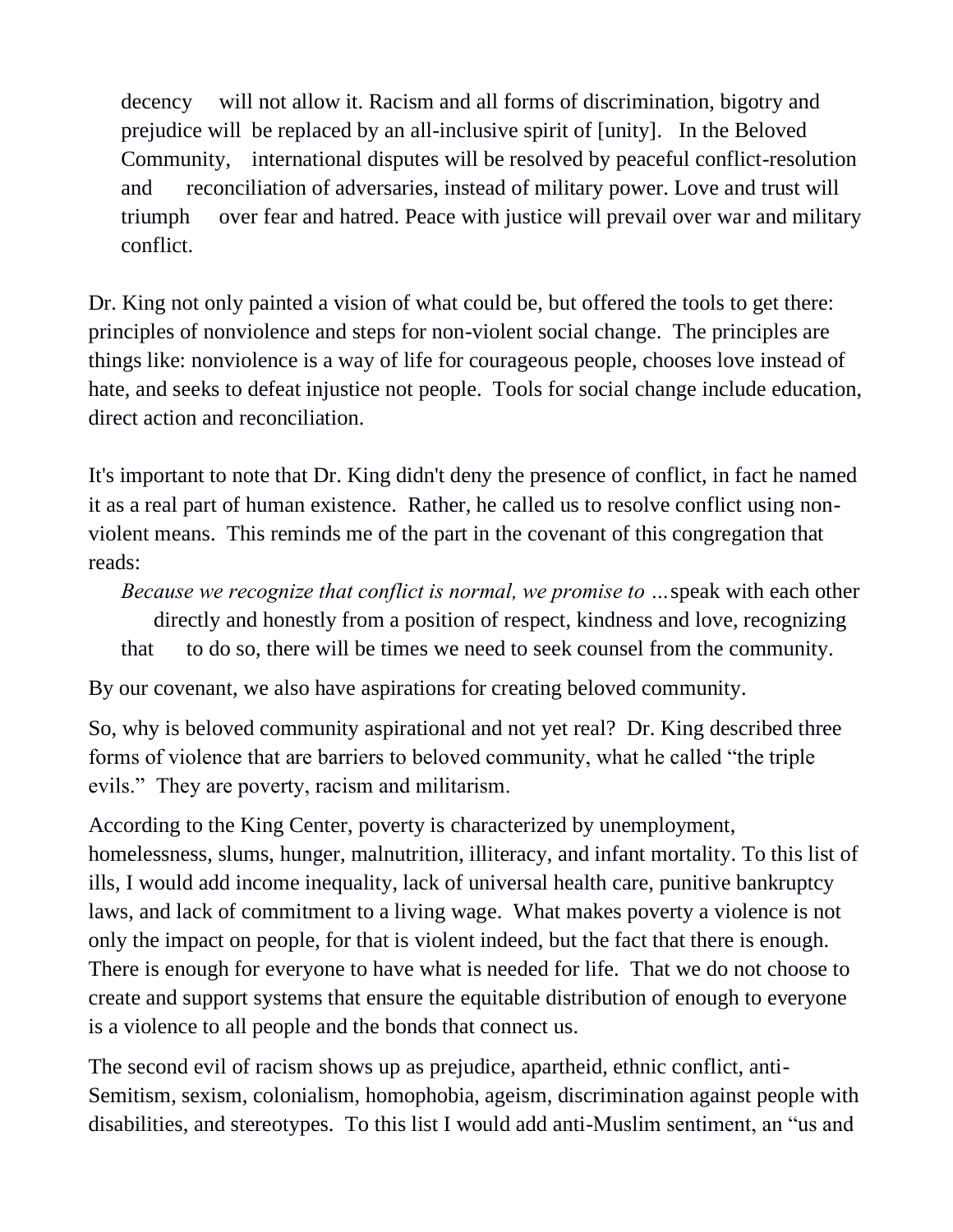them" mentality, and exclusion of all kinds.

Dr. King said that racism is a philosophy based on contempt for life. Contempt for life. It is a philosophy that places one group above all others, naming the other as less than, bad, unworthy, even evil. And, this leads to violence against bodies, mind and spirits. All of the "isms" deny the reality of humanity. And they are threats to life because they deny that we are interdependent, Dr. King's inescapable network of mutuality. None of us is free until all of us are free.

Our chalice lighting this morning mentioned "melting away the tethers that uphold whiteness." So what does "whiteness" mean? It is the philosophy of racism; the idea that white skin and white culture is best. That white skin and culture is normal, is the ideal, is supreme. White supremacy. Racism.

One of the principles of nonviolence is that it seeks to defeat injustice, not people. Calling out whiteness doesn't make white people villains. It names the racism that has been built into systems that discriminate against anyone who is not "white"' in skin, behavior and culture. Our systems are racist; they were made that way to concentrate and preserve power in the hands of a few. That is the injustice we are called to defeat.

The third and final evil that prevents beloved community is militarism. This is experienced as war, imperialism, domestic violence, rape, terrorism, human trafficking, media violence, drugs, child abuse, and violent crime. To that list of ills, I would add all forms of sexual violence, as well as detention centers and refugee camps. Militarism is simply handling differences in a violent way with a goal of conquest, rather than handling differences using methods of peaceful conflict resolution with the goal of reconciliation.

In exploring the spiritual theme of integrity, as we are doing this month, our focus tends to go to the personal; how does a person have integrity, live with integrity? How do we stay whole? Dr. King's beloved community offers us a way to expand integrity to something much bigger. Beloved community is integrity, wholeness at the community level. Us means all of us. We don't leave some part of "us" behind. We rejoice in the many ways that we are alike, and we work with honesty and commitment to resolve the ways in which we are different and in conflict.

So right about now we all might be feeling a bit overwhelmed. Those are really long lists of evil. They are real and exist in this world, the world where we want to create beloved community. The aspiration may seem really out of reach right now.

I can understand why the image of the peaceable kingdom is so attractive, not only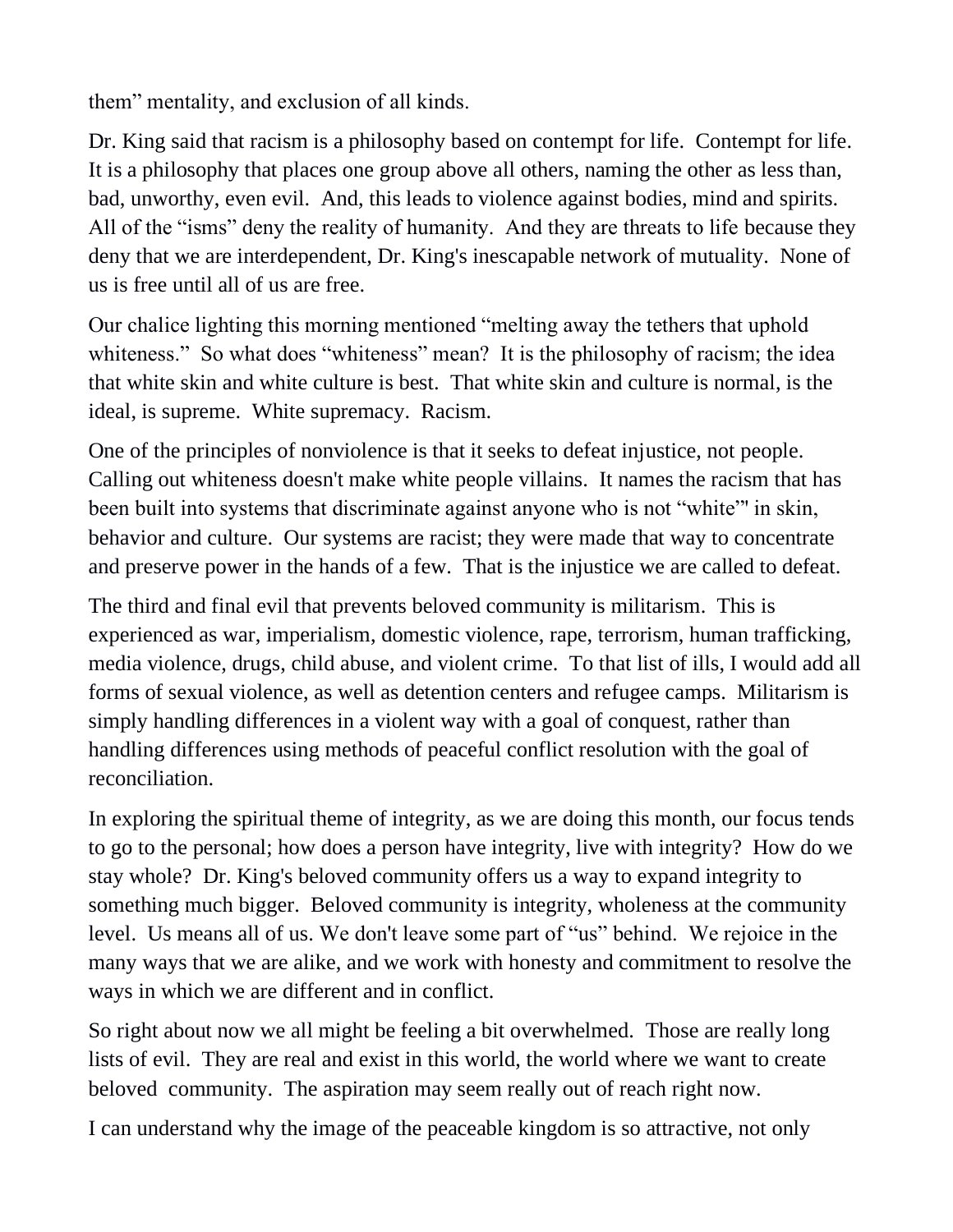because it is a lovely image, but because it seems easier. We wait for the Messiah, someone else will come and save us, creating heaven somewhere else. We don't have to do anything, learn anything, or change anything.

In the on-going work of our liberal religious community, it's up to us. We take action, we learn things, we make change in our minds and in our hearts and in the world. We create heaven on Earth, justice, here, now. As our chalice lighting this morning said, may the flame ignite in us radical love that transforms our energy into purposeful action.

Tomorrow will mark the 25<sup>th</sup> anniversary of the day of service that celebrates The Rev. Dr. Martin Luther King Jr.'s life and legacy. Martin Luther King Day is the only federal holiday designated as a national day of service to encourage all Americans to volunteer to improve our communities. It is a day "on" rather than a day "off." If you are wondering how to spend this day "on," I can offer a few suggestions.

First, there are people and groups working to defeat each of the evils that I named earlier. Whether it's Books, Brownies and Beans to help fund homeless programs, or visiting asylum seekers in detention centers, or working to stop human trafficking, or helping build relationships between Muslims and Jews in the US and the Middle East. There are a million ways that we can make a difference. Pick one.

A colleague once gave me a lifeline when I was feeling especially discouraged and overwhelmed by the state of the world and the state of humanity. She reminded me of our interdependent web and that we are all connected. "So, just pick strand in the web and pull it toward justice," she said, "it pulls everything else toward justice, too. When you work for immigrant justice, it impacts environmental justice. When you work for LGBTQ rights it impacts women's rights. When you work to combat climate chaos, it impacts everything because it is all connected. So, just pick something to work on, it doesn't matter what, just pick something and pull it toward justice." We can help bend the arc of the universe.

Second, if you are not familiar with the principles of nonviolence, I invite you to explore them at The King Center website and elsewhere. They contain an invitation to integrity, both personal and community. They offer food for reflection; you may not agree with or adopt all of them, and they are worth considering. Most importantly, they offer a context for hope.

Third, I invite you to educate yourself about the  $8<sup>th</sup>$  Principle Project if you are not already familiar with it. Unitarian Universalists have 7 principles [t](https://www.uua.org/beliefs/what-we-believe/principles)hat inform our theology and guide our behavior. In May 2017, two women, one African American and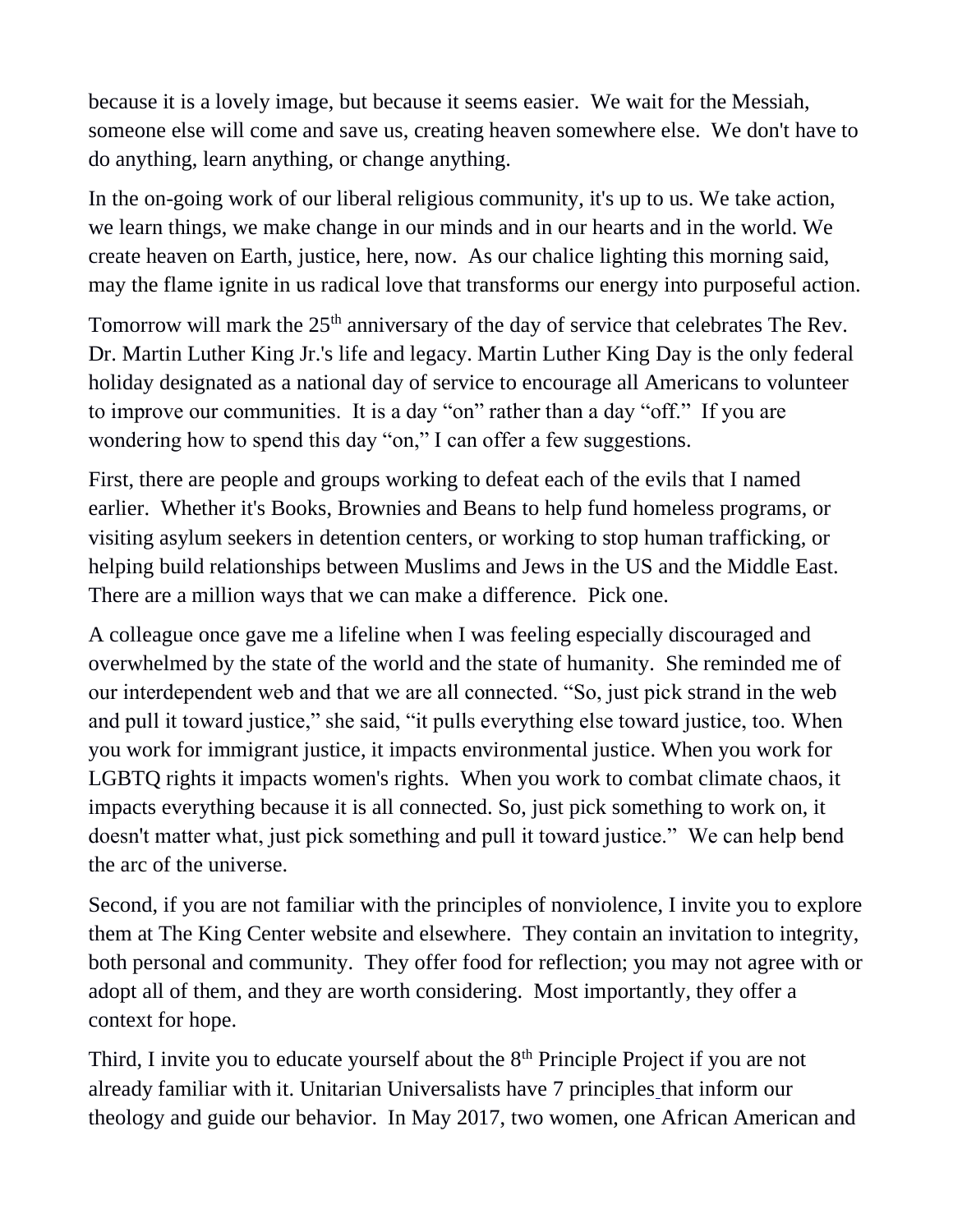one white, proposed to the UUA an 8th principle that explicitly names Beloved Community as one of our goals. The principle is under study this year and will be discussed at the 2020 General Assembly, our annual gathering in June. The proposed principle currently reads:

*"We, the member congregations of the Unitarian Universalist Association, covenant to affirm and promote: journeying toward spiritual wholeness by working to build a diverse multicultural Beloved Community by our actions that accountably dismantle racism and other oppressions in ourselves and our institutions."*

The consideration of this proposed principle is fundamentally a conversation about the heart of our faith tradition and how we are called to be in the world. Is Beloved Community our goal? If it is, what does that mean for our beliefs and actions? What may we need to let go of? What may need to be different? These are important questions for our faith community, nationally and here in Olympia.

As you heard in our story, our Unitarian history is intertwined with racism. William Ellery Channing, the most famous Unitarian preacher and theologian of the early to mid-1800's, was conflicted about speaking out against slavery. He knew it was immoral, and he was faced with a moral dilemma, forced to consider his integrity and the integrity of his community. The words of a spiritually grounded woman who was committed to justice helped open the mind and heart of a famous minister. I find hope in his transformation because it reminds me that it is always possible.

We are an association of congregations that covenant together, just like we covenant to be together in this congregation. How we choose to do that is important. How we keep our covenant and come back to it when we break it, because we will, is also important. I invite you to be part of these important conversations.

To close, I invite you to join me in a brief recognition of our connection in community. I experienced this at our General Assembly a few years ago in Columbus, Ohio. As you are comfortable, please make a physical connection with someone near you. If you are comfortable, take the hand of your neighbor and repeat after me:

I put my hand in yours

so that we may do together

what I cannot do alone. (repeat)

Let us hold each other as we hold a moment of silence together.